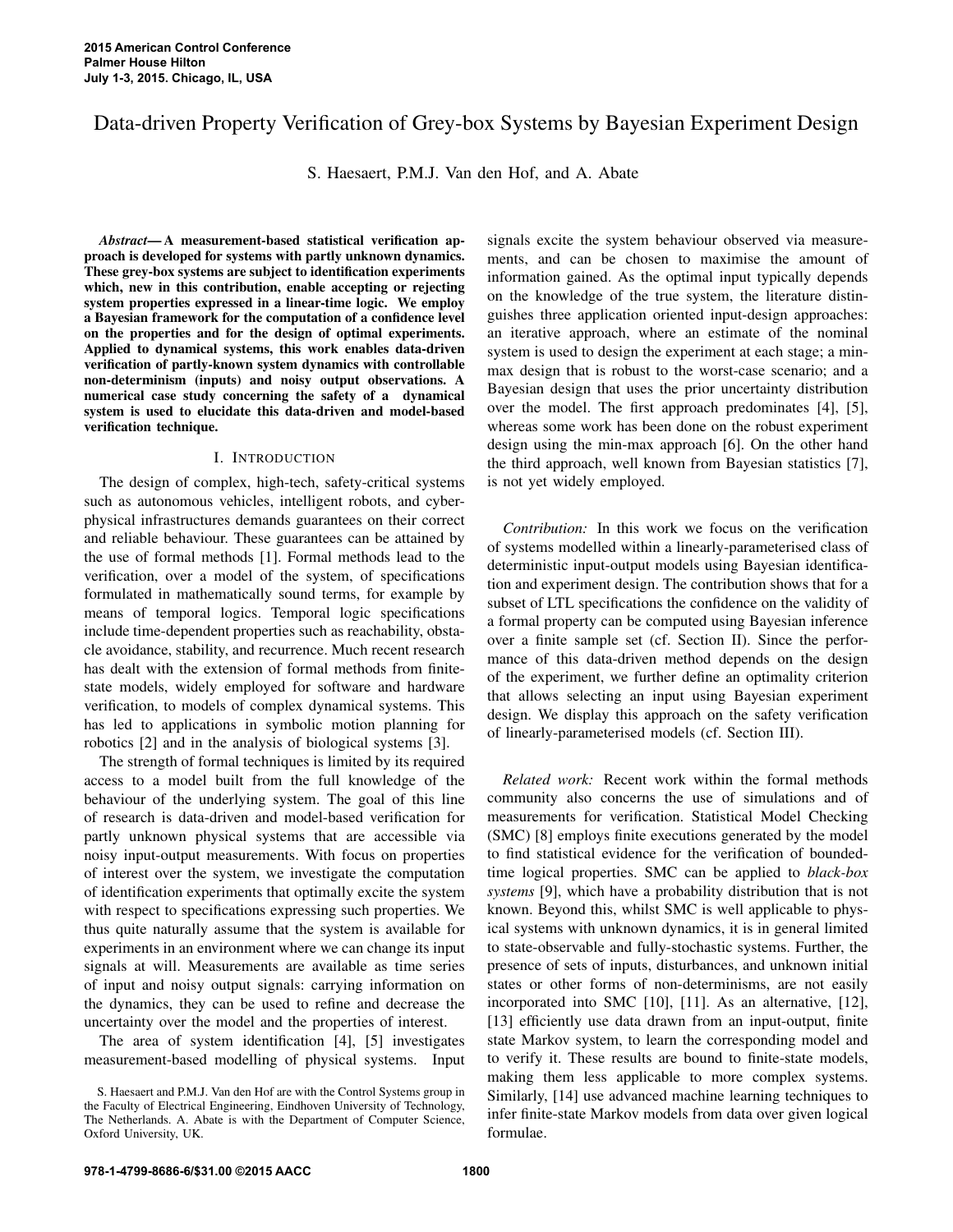### II. DATA-DRIVEN AND MODEL-BASED VERIFICATION

Let us recapitulate the overall goal of this work: *starting from available a-priori knowledge over system* S*, iteratively and efficiently gather measurements until a specification* ψ *defined over the system is verified or falsified with a given confidence* δ*.*

*System and Models:* The system, denoted by S as in Figure 1, is measured in discrete time. An input signal  $u(t) \in \mathbb{U}, t \in \mathbb{N}$ , captures how the environment acts on the system. Similarly, the output  $y_0(t) \in \mathbb{Y}$  indicates how the system interacts with the environment (namely, how it can be measured). The measurements  $\tilde{y}(t)$  at  $t \in \mathbb{N}$  of  $y_0(t)$  are disturbed by the measurement noise  $e(t)$ .



Fig. 1: System S has input  $u(t)$  and output  $y_0(t)$ . In the measurement setup, the measured output  $\tilde{y}(t)$  includes the system output  $y_0(t)$  and the measurement noise  $e(t)$ .

The behaviour of a deterministic system can be described by mathematical models as a (causal) relation between the system input and output. In most cases the knowledge of the behaviour of a system is only partial, making it impossible to represent the system by a "true" model. In such cases, a-priori available knowledge allows to construct a model set  $\mathcal{G}$ , with elements  $\mathbf{M} \in \mathcal{G}$  representing possible mathematical models of S. Let us denote a parameterisation of the model set G as the mapping  $M(\cdot): \Theta \to \mathcal{G}$ , from the parameters  $\theta \in \Theta$  in the parameter set, which is a subset of a Euclidean space  $\Theta \subset \mathbb{R}^d$ , to the models M in G. This allows for a parametrised expression of the model set as  $\mathcal{G} = {\bf M}(\theta)|\theta \in$ Θ}. The chosen parameterised model set is assumed to contain the "true" model denoted as  $\mathbf{M}(\theta^0)$ ,  $\theta^0 \in \Theta$ , which exactly represents the behaviour of the system S. Hence  $G$ encompasses the part of the behaviour that is mechanistically known. The remaining uncertainty about  $\mathbf{M}(\theta^0)$  is structured as a distribution over the parameter set Θ. It is then the (unknown) model denoted by  $\mathbf{M}(\theta^0) = \mathbf{S}$  that we would ideally like to formally model-check.

Whenever the lack of knowledge on the system behaviour impedes a formal verification step, it is still possible to collect data of the system by exciting it with an input sequence  $\mathbf{u} = \begin{bmatrix} u(0) & u(1) & \dots & u(N_s - 1) \end{bmatrix}^T$ , with  $N_s$ the length of the input sequence. Via the measurement setup, as depicted in Figure 1, noisy observations  $\tilde{y}(t)$  of the output  $y_0(t)$  are measured. Classical noise characteristics deal with Gaussian white noise  $e(t)$  that is additive to  $y_0(t)$ , i.e.  $\tilde{y}(t) = y_0(t) + e(t)$ . Let us denote the output samples obtained by exciting the system with the input u as  $\tilde{y} = [\tilde{y}(1) \quad \tilde{y}(2) \quad \dots \quad \tilde{y}(N_s)]^T$ . Since the collected data contains statistical information on the behaviour of the system, it is possible to refine the uncertainty distribution over the parameter space, as discussed in the second part of this section.

*Properties:* Starting from a finite set of atomic propositions  $p_i \in AP$ ,  $i = 1, \ldots, |AP|$ , Linear-time Temporal Logic (LTL) [15] formulae are built recursively via the syntax  $\psi ::= \text{true} | p | \neg \psi | \psi \wedge \psi | \bigcirc \psi | \psi \cup \psi$ . Let  $\pi = \pi(0), \pi(1), \pi(2), \ldots \in \Sigma^{\mathbb{N}^+}$  be a word composed of letters from the alphabet  $\Sigma = 2^{AP}$ , let  $\pi_t = \pi(t), \pi(t +$ 1),  $\pi(t+2)$ , ... be a subsequence of  $\pi$ , then the satisfaction relation between  $\pi$  and  $\psi$ , namely  $\pi \models \psi$  (or equivalently  $\pi_0 \models \psi$ ) is defined recursively over  $\pi_t$  and the LTL syntax as  $\pi_t \models \text{true} \Leftrightarrow \text{true}, \pi_t \models p \Leftrightarrow p \in \pi(t), \pi_t \models \neg \psi \Leftrightarrow \pi_t \not\models \psi,$  $\pi_t \models \psi_1 \land \psi_2 \Leftrightarrow \pi_t \models \psi_1 \text{ and } \pi_t \models \psi_2, \pi_t \models \bigcirc \psi \Leftrightarrow \pi_{t+1} \models$  $\psi, \pi_t \models \psi_1 \cup \psi_2 \Leftrightarrow \exists i \in \mathbb{N} : \pi_{t+i} \models \psi_2$ , and  $\forall j \in \mathbb{N} : 0 \leq$  $j < i$ ,  $\pi_{t+j} \models \psi_1$ .

Of interest are formal properties encoded over the inputoutput behaviour of the system over the time horizon  $t >$ 0. Starting at an arbitrary time (say  $t = 0$ ), the set of initial states of the system is given: we assume that this set encompasses the knowledge of past inputs and/or outputs of the system. The input signal is bounded and represents the possible external nondeterminism of the environment acting on the system. The output  $y_0(t) \in Y$  is labeled by a map  $L : \mathbb{Y} \to \Sigma$ , which assigns letters in the alphabet  $\Sigma$  to half spaces on the output, as  $A_{p_i}y_0(t) \leq b_{p_i}$ . In other words, sets of atomic propositions are associated to intervals over  $\mathbb{Y} \subset \mathbb{R}$ . A system, or equivalently the model that represents it, satisfies a property if all the words generated by the model verify that property. Since properties are encoded over the external (input-output) behaviour of the system, which is the behaviour of  $\mathbf{M}(\theta^0)$ ,  $\theta^0 \in \Theta$ , we can equivalently assert that any property  $\psi$  is verified by the system,  $S \vDash \psi$ , if and only if it is verified by the unknown model representing the system, namely  $\mathbf{M}(\theta^0) \models \psi$ . Let us underline that properties are defined over the behaviour of the system, and not over the noisy measurements  $\tilde{y}(t)$  of the system. Let us define  $\Theta_{\psi}$  to be the maximal feasible set of parameters, such that for every parameter in that set the property  $\psi$  holds, i.e.  $\forall \theta \in \Theta_{\psi} : \mathbf{M}(\theta) \models \psi$ . This set has been alternatively described [16] as the level set of a satisfaction function, however since we are working with deterministic models the satisfaction function only takes binary values.

*System Verification in a Bayesian Framework:* We now argue that the characterisation of a distribution over the parameter set  $\Theta$  can be used to compute a confidence in the satisfaction relation over the system  $S \vDash \psi$ . This distribution encompasses the current uncertainty over  $\mathbf{M}(\theta^0) = \mathbf{S}$ , and can be characterised and refined using measurements of the system. Therefore, it is possible to accept or reject  $S \vDash \psi$ by drawing data from the measurement set-up until a certain *confidence level* is achieved. The necessary size of the data set to attain this confidence level depends on the chosen input data u. This leads to an experiment design task: in order to optimise data efficiency, we structure the process of drawing and processing data as an iteration over 3 main stages, as represented schematically in Figure 2:

- I) design (and perform) an experiment,
- II) compute the corresponding parametric inference,
- III) check if confidence in  $S \models \psi$  or in  $S \not\models \psi$  is  $> 1 \delta$ , else go to step I.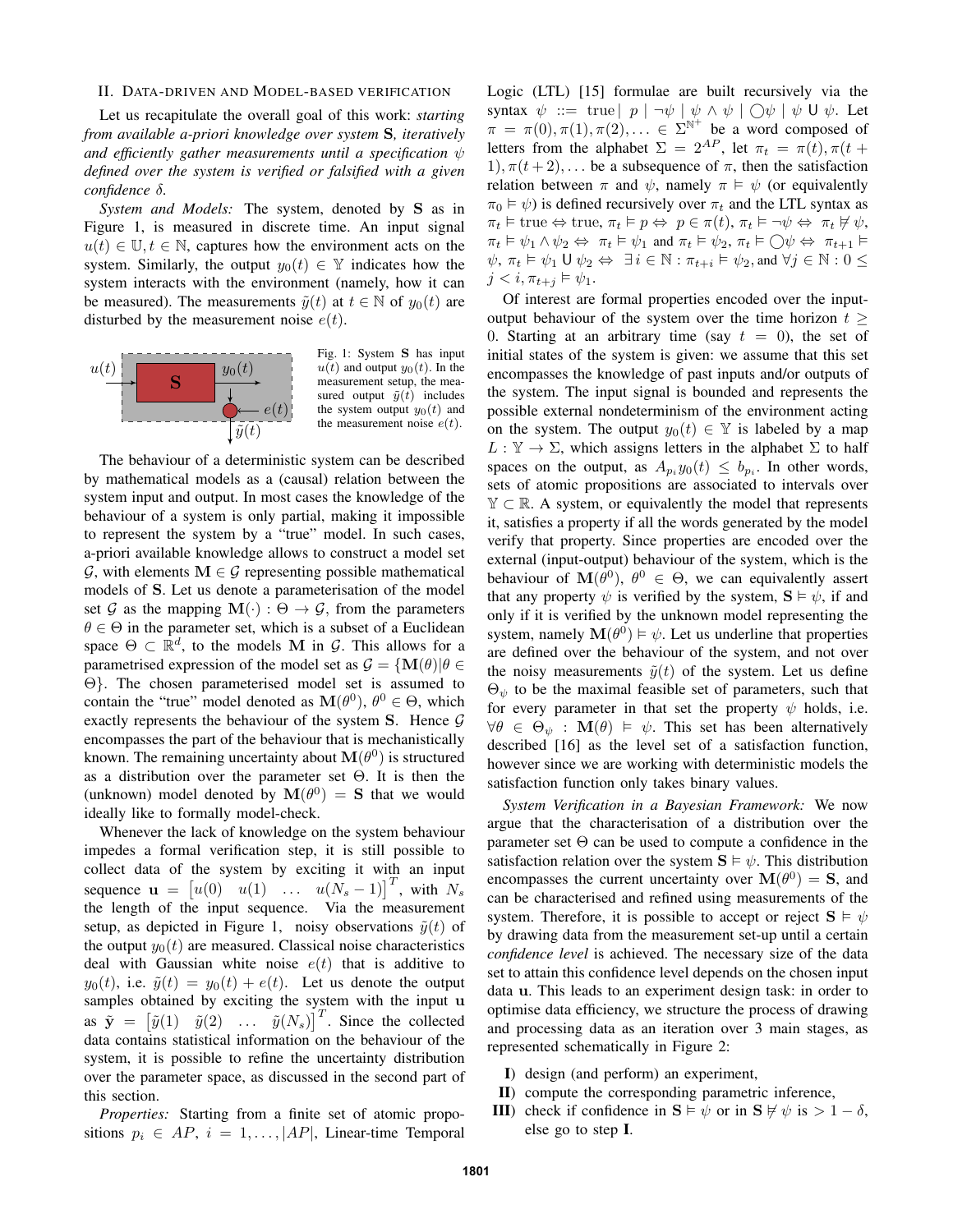

Fig. 2: The process of sequentially drawing data with the objective of verifying whether  $\mathbf{S} \models \psi$  or not with a given confidence  $1-\delta$ . Starting from a prior parameters distribution  $p(\theta)$ , the diagram depict the key elements of the iteration with the white blocks, whereas the gray blocks represent the starting/ending parts.

With reference to Figure 2, the iteration is initiated with the construction of a distribution ('Prior'), which structures the initial limited knowledge by assigning a probability measure over the set of parameters. The first part in the iteration is to compute the confidence ('Compute confidence'), which allows leaving the iteration when the desired confidence level is achieved. On the contrary if the confidence level is not achieved, an identification experiment is designed to obtain more data from the system ('Design experiment'). The results of the experiment ('Do experiment') are then used to update the parameter distribution in 'Parametric inference'.

We employ conjugate priors [17] since they are closed under parametric inference and are in general quite expressive. Whenever the available knowledge is insufficient, that is whenever the confidence in accepting or rejecting a property is below the confidence threshold  $1 - \delta$ , the procedure will design and perform additional experiments.

Only in the pathologic instance where an infinitesimal deviation of the true parameter affects the satisfaction or rejection of the property, termination of the procedure cannot be attained. In practice, as long as the uncertainty distribution  $p(\theta)$  has a level set  $\delta$  that converges to a single point termination of the procedure follows almost surely.

In the following, we first explain how the confidence in a property is computed, then we discuss the parametric inference step via Bayesian identification for a given set of data  $\mathbf{u}, \tilde{\mathbf{y}}$ . Building on these two stages it becomes possible to compute optimal experiments, as in the corresponding stage.

*Confidence Computation (step III):* Denote the maximal feasible set  $\Theta_{\psi} \subset \Theta$  such that  $\forall \theta \in \Theta_{\psi} : M(\theta) \models$  $\psi$ . The confidence in a specification  $\psi$  defined over the system S is computed based on the uncertainty distribution over  $\Theta_{\psi}$ : given a prior uncertainty distribution  $p(\theta)$ , the confidence is computed as  $\mathbf{P}(\Theta_{\psi}) = \int_{\Theta_{\psi}} p(\theta) d\theta$ , whereas after an additional experiment and parametric inference (next paragraph), the a-posteriori uncertainty distribution  $p(\theta|\tilde{\mathbf{y}}, \mathbf{u})$ can be used to compute the confidence as

$$
\mathbf{P}\big(\Theta_{\psi}|\tilde{\mathbf{y}},\mathbf{u}\big) = \int_{\Theta_{\psi}} p\big(\theta|\tilde{\mathbf{y}},\mathbf{u}\big)d\theta.
$$
 (1)

Observe that according to Bayesian probability calculus for uncertainties [7], the confidence in a property becomes the measure of the uncertainty distribution.

*Parametric Inference (step II):* Given a prior distribution  $p(\theta)$  and a data set  $\tilde{\mathbf{y}}$  obtained by taking  $N_s$  measurements of  $\tilde{y}(t)$ , the a-posteriori uncertainty distribution  $p(\theta|\tilde{\mathbf{y}}, \mathbf{u})$  is based on parametric inference [7], [17] structured over the parameter set  $\Theta$  as

$$
p(\theta | \tilde{\mathbf{y}}, \mathbf{u}) = \frac{p(\tilde{\mathbf{y}}|\theta, \mathbf{u})p(\theta)}{\int_{\Theta} p(\tilde{\mathbf{y}}|\theta, \mathbf{u})p(\theta) d\theta}.
$$
 (2)

*Remark 1:* Considerations of computational complexity limit the use of (1) and (2), since their solution is seldom analytical. In Section III we choose a model set that is linearly-parameterised, and has Gaussian distributions for both the measurement noise and the prior, which allows for closed-form solutions of (2). In this case, polyhedral expressions of the maximal feasible set  $\Theta_{\psi}$  can be found for a subset of BLTL properties, which leads to easily obtainable computations of (1).

The computation of (1) for more general problems would demand the use of either *Monte-Carlo methods* to solve the relevant integrals directly without computing the feasible set first, or of *numerical approximation techniques* to obtain an (upper/lower-)approximation of the feasible set. The use of Monte-Carlo methods allows for an empirical computation of the confidence if, for each sample of the uncertainty distribution (a model in the model set), the property is decidable. Note that this transfers the bottleneck of computational complexity to the verification properties over the models, that is to  $\mathbf{M}(\theta) \models \psi$ . Numerical approximations can offer insight especially when enabled by the exploration of the parameter space in order to exploit the structure and properties of the models [18], [19].

*Experiment Design (step I):* Every experiment contains statistical information on the behaviour of the system, which can be used to decide whether to accept or reject a specification over the system. The objective is to design an experiment u that optimally exploits the dynamic behaviour of the system and thus optimises the expected value of a criterion. In this subsection, the criterion for the Bayesian experiment design problem is the expected utility related to the acceptance or the rejection of a given specification of interest, based on the identification experiment. Let us define this criterion  $J(\tilde{y}, u)$  as a function of the measured output  $\tilde{y}$  and input u data, as  $J : \mathbb{U}^{N_s} \times \mathbb{Y}^{N_s}$ . The data realisation  $\tilde{\mathbf{y}} \sim p(\tilde{\mathbf{y}}|\mathbf{u})$  has a probability density function which is conditioned on the input signal u. Given a prior  $p(\theta)$  the probability density distribution of the data can be expressed as

$$
p(\tilde{\mathbf{y}}|\mathbf{u}) = \int_{\Theta} p(\tilde{\mathbf{y}}|\theta, \mathbf{u}) p(\theta) d\theta, \qquad (3)
$$

where  $p(\tilde{\mathbf{y}}|\theta, \mathbf{u})$  is the data distribution conditioned on the input u and on the parameter  $\theta$ . The Bayesian experiment design problem optimises the expected value of the criterion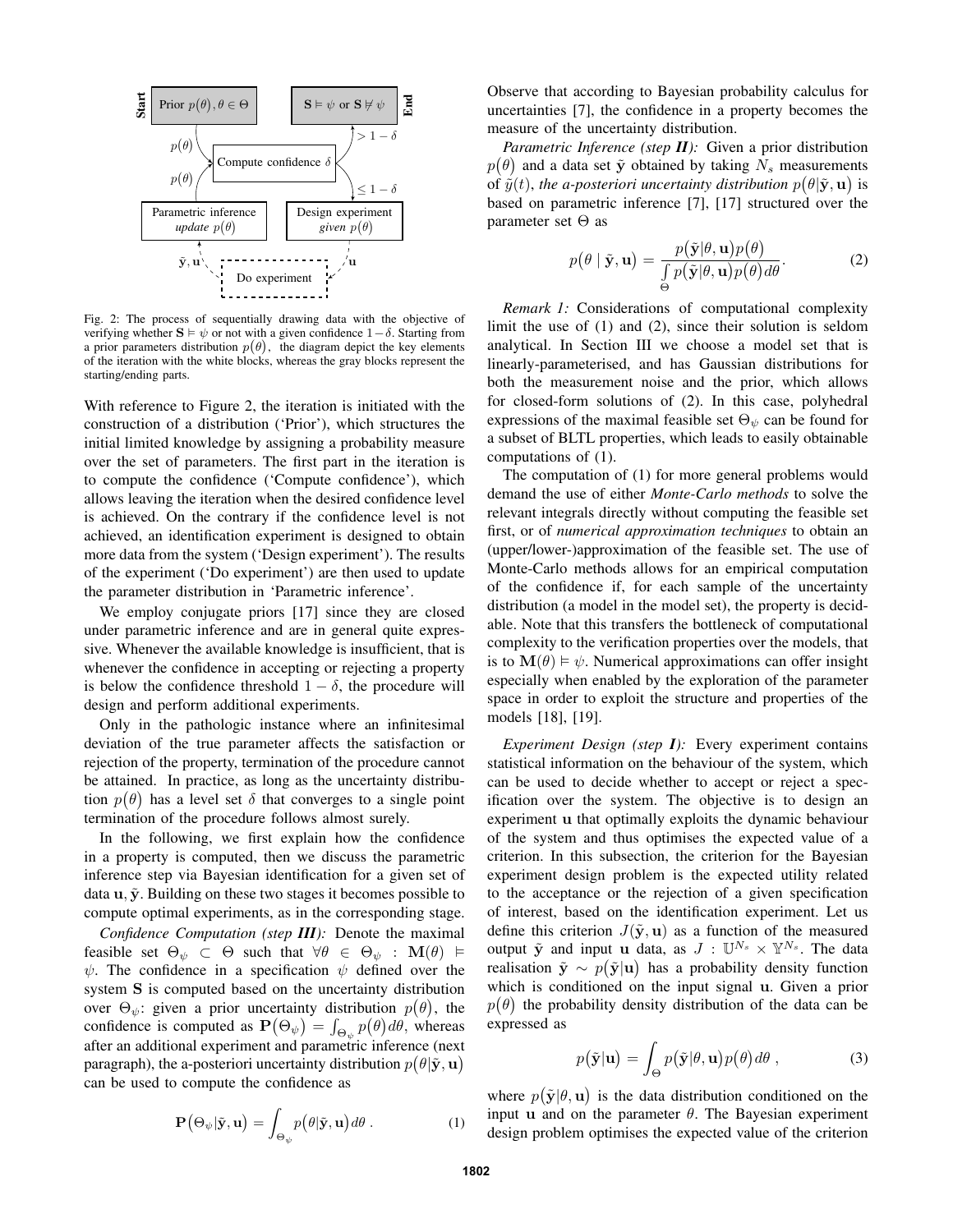J over the input signal **u** for a given prior  $p(\theta)$ , and is formulated as:

$$
\max_{\mathbf{u}\in\mathcal{E}} \mathbf{E}\left[J(\tilde{\mathbf{y}},\mathbf{u}) \mid \tilde{\mathbf{y}} \sim p(\tilde{\mathbf{y}}|\mathbf{u})\right],\tag{4}
$$

where the set of allowed experiments  $\mathcal E$  is defined as  $\mathcal E :=$  $\{u: u(t) \in \mathbb{U}, \forall t = 0, \ldots N_s - 1\}$ , with  $\mathbb{U}$  a bounded set, such as for instance  $[-u_{\text{max}}, u_{\text{max}}], u_{\text{max}} \in \mathbb{R}$ .

In order to use the expected utility  $J$  related to the acceptance or rejection of a specification based on the identification experiment, consider that system S can be represented as  $\mathbf{M}(\dot{\theta}^0)$ , with a nominal parameter  $\theta^0$ . Although  $\theta^0$  is in general unknown, it can be perceived as a realisation of the uncertainty distribution over the parameters space, i.e.  $\theta^0 \sim p(\theta), \theta \in \Theta$ . The acceptance or rejection of  $\mathbf{S} \models \psi$  can be equivalently cast as the choice between hypothesis  $H_0$ :  $\mathbf{M}(\theta^0) \models \psi$  and hypothesis  $H_1$ :  $\mathbf{M}(\theta^0) \not\vdash \psi$ . This entails a decision which is valued with 1 when correct, and with 0 when incorrect. For a given choice of  $H_0$  or  $H_1$ , and a nominal parameter  $\theta^0$ , the utility is then a binary-valued function

$$
ut(H_i, \theta^0) = \begin{cases} 1 & \text{if } \begin{cases} H_0 & \text{and} \quad \mathbf{M}(\theta^0) \models \psi \\ H_1 & \text{and} \quad \mathbf{M}(\theta^0) \not\vdash \psi, \end{cases} \\ 0 & \text{else.} \end{cases}
$$
 (5)

Note that ut has a 0 value when the chosen hypothesis is wrong, which is related in statistics to type I and type II error, respectively [20, page 514].

Conditional on a data set  $\tilde{y}$ , the nominal parameter is distributed over the parameter space as  $\theta^0 \sim p(\theta|\tilde{\mathbf{y}}, \mathbf{u})$ . The *expected utility* of a decision  $H_i$  conditional on the data set is thus  $\mathbf{E} \left[ \text{ut}(H_i, \theta^0) \mid \theta^0 \sim p(\theta | \tilde{\mathbf{y}}, \mathbf{u}) \right]$ . Note that the *expected utility* represents the confidence that  $\mathbf{M}(\theta^0) \models \psi$  or  $\mathbf{M}(\theta^0) \not\models \psi$  $\psi$ , and is a function of both the decision and the experiment  $(\tilde{y}, \mathbf{u})$ . Thus when deciding on  $H_0$  or  $H_1$ , the expected utility is either  $\mathrm{ut}(H_0; (\tilde{\mathbf{y}}, \mathbf{u})) = \int_{\theta \in \Theta_{\psi}} p(\theta | \tilde{\mathbf{y}}, \mathbf{u}) d\theta =$  $\mathbf{P}\big(\Theta_\psi \vert \tilde{\mathbf{y}}, \mathbf{u}\big), \text{ or } \mathrm{ut}(H_1; (\tilde{\mathbf{y}}, \mathbf{u})) \,=\, \int_{\theta \in \Theta \backslash \Theta_\psi} p\big(\theta \vert \tilde{\mathbf{y}}, \mathbf{u}\big) d\theta\,=$  $\mathbf{P}(\Theta \setminus \Theta_{\psi} | \tilde{\mathbf{y}}, \mathbf{u}) = 1 - \mathbf{P}(\Theta_{\psi} | \tilde{\mathbf{y}}, \mathbf{u})$ . As a criterion, we then choose the *expected utility* maximised over the decision  $H_0$ or  $H_1$ , namely

$$
J(\tilde{\mathbf{y}}, \mathbf{u}) \doteq \max_{H_i} \text{ut}(H_i; (\tilde{\mathbf{y}}, \mathbf{u}))
$$
  
= 
$$
\max \{ \mathbf{P}(\Theta_{\psi} | \tilde{\mathbf{y}}, \mathbf{u}), \mathbf{P}(\Theta \setminus \Theta_{\psi} | \tilde{\mathbf{y}}, \mathbf{u}) \}.
$$
 (6)

# III. VERIFICATION OF SYSTEMS REPRESENTABLE BY LINEARLY-PARAMETERISED MODELS

In this section we provide a solution of the discussed new data-driven and model-based verification problem, according to the schematic process depicted in Figure 2, for singleinput single-output systems in linearly-parameterised model sets, for a subset of properties expressed as bounded-horizon LTL formulae, and for a known Gaussian a priori uncertainty distribution and measurement noise. Under these restrictions, we obtain closed form solutions of (2) and convex sets for the feasible set  $\Theta_{\psi}$ , which are then employed towards a relaxation of the criterion in (6) and a Monte Carlo solution to the Bayesian experiment design problem in (4). Linearly-parameterised model sets such as orthonormal basis function parameterisations are able to represent a wide set of systems [21, Chapter 4 and 7]. Models M within a linearlyparameterised model class  $G$  have the following state-space realisation:

$$
\mathbf{M}(\theta): \begin{cases} x(t+1) = Ax(t) + Bu(t), \\ \hat{y}(t,\theta) = \theta^T x(t), \end{cases} (7)
$$

and are (linearly) parameterised by  $\theta = [\theta_1 \dots \theta_n]^T \in \Theta \subset$  $\mathbb{R}^n$ . We assume that the system has a representation  $\mathbf{M}(\theta^0)$ in this model set, with unknown parameter  $\theta^0$ , and has an output denoted as  $y_0(t) = \hat{y}(t, \theta^0)$ . It is assumed that the initial state of the system and of the model representing it is  $x(0) = 0$ , both in the identification experiment and for the verification of the property. The noise disturbance,  $e(t)$ , on the measurement  $\tilde{y}(t) = y_0(t) + e(t)$  is assumed to be an additive zero-mean, white, Gaussian-distributed measurement noise with variance  $\sigma_e^2$  that is uncorrelated with the input. The following theorem can be derived for properties defined on the model output  $y_0(t)$ .

*Theorem 1:* Consider a linearly-parameterised model set, a bounded polyhedron for the set of initial states  $x(0) \in \mathbb{X}_0$ , and inputs  $u(t) \in \mathbb{U}$  for  $t \geq 0$ . For every specification  $\psi$  expressed within the LTL fragment  $\psi := \sigma | \bigcirc \psi | \psi_1 \wedge \psi_2$  $\psi_2$ , with  $\sigma \in \Sigma$ , the feasible set of parameters  $\Theta_{\psi}$  =  $\{\theta \in \Theta : \mathbf{M}(\theta) \models \psi\}$  is a polyhedron.

Several observations can be made. Firstly, the number of half planes characterising the set  $\Theta_{\psi}$  may quickly increase with the time bound of the LTL formula  $\psi$  (that is, with the repeated application of the  $\bigcap$  operator), and with the cardinality of the atomic propositions in the alphabet  $\Sigma$ . Secondly, the extension beyond the LTL fragment discussed above may lead to feasible sets that are in general not convex, and is therefore left for future work.

*Recursive Parametric Inference:* Let us denote the  $(k+1)$ th iteration of the verification algorithm in Figure 2 as a combination of input design, experiment, and Bayesian identification starting from the prior knowledge gathered in the previous iterations. At the first iteration, the available knowledge is structured into a prior distribution  $\mathcal{N}(\mu_0, R_0)$ over the parameter space, a multi-variate Gaussian with mean  $\mu_0$  and variance  $R_0$ . Employing Bayesian inference for the iterations of the identification procedure, the probability distributions in (2) and (3) can be computed recursively. At the  $(k+1)$ -th iteration the available knowledge is expressed as a prior  $p(\theta) = \mathcal{N}(\mu_k, R_k)$  and in combination with data sets  $u, \tilde{y}$  the distributions of interest are computed as

$$
p(\tilde{\mathbf{y}} \mid \theta, \mathbf{u}) = \mathcal{N}(\Phi^T(\mathbf{u})\theta, I\sigma_e^2),
$$
 (8a)

$$
p(\tilde{\mathbf{y}} \mid \mathbf{u}) = \mathcal{N}(\Phi^T(\mathbf{u})\mu_k, R_{\tilde{\mathbf{y}}}),
$$
 (8b)

$$
R_{\tilde{\mathbf{y}}} = \left[\sigma_e^2 + \Phi^T(\mathbf{u})R_k\Phi(\mathbf{u})\right],
$$
  
\n
$$
p(\theta \mid \tilde{\mathbf{y}}, \mathbf{u}) = \mathcal{N}(\mu_{k+1}, R_{k+1}),
$$
  
\n
$$
R_{k+1} = \left[R_k^{-1} + \sigma_e^{-2}\Phi(\mathbf{u})\Phi^T(\mathbf{u})\right]^{-1},
$$
  
\n
$$
\mu_{k+1} = R_{k+1}\left[R_k^{-1}\mu_k + \sigma_e^{-2}\Phi(\mathbf{u})\tilde{\mathbf{y}}\right],
$$
\n(8c)

with  $\Phi(\mathbf{u}) = [x(1) \dots x(N_s)] \in \mathbb{R}^{n \times N_s}$ . In (8a), the distribution over the expected data  $\tilde{\mathbf{y}} = [y(1) \dots y(N_s)]^T$ , conditioned on the parameter  $\theta$  and the input sequence u, can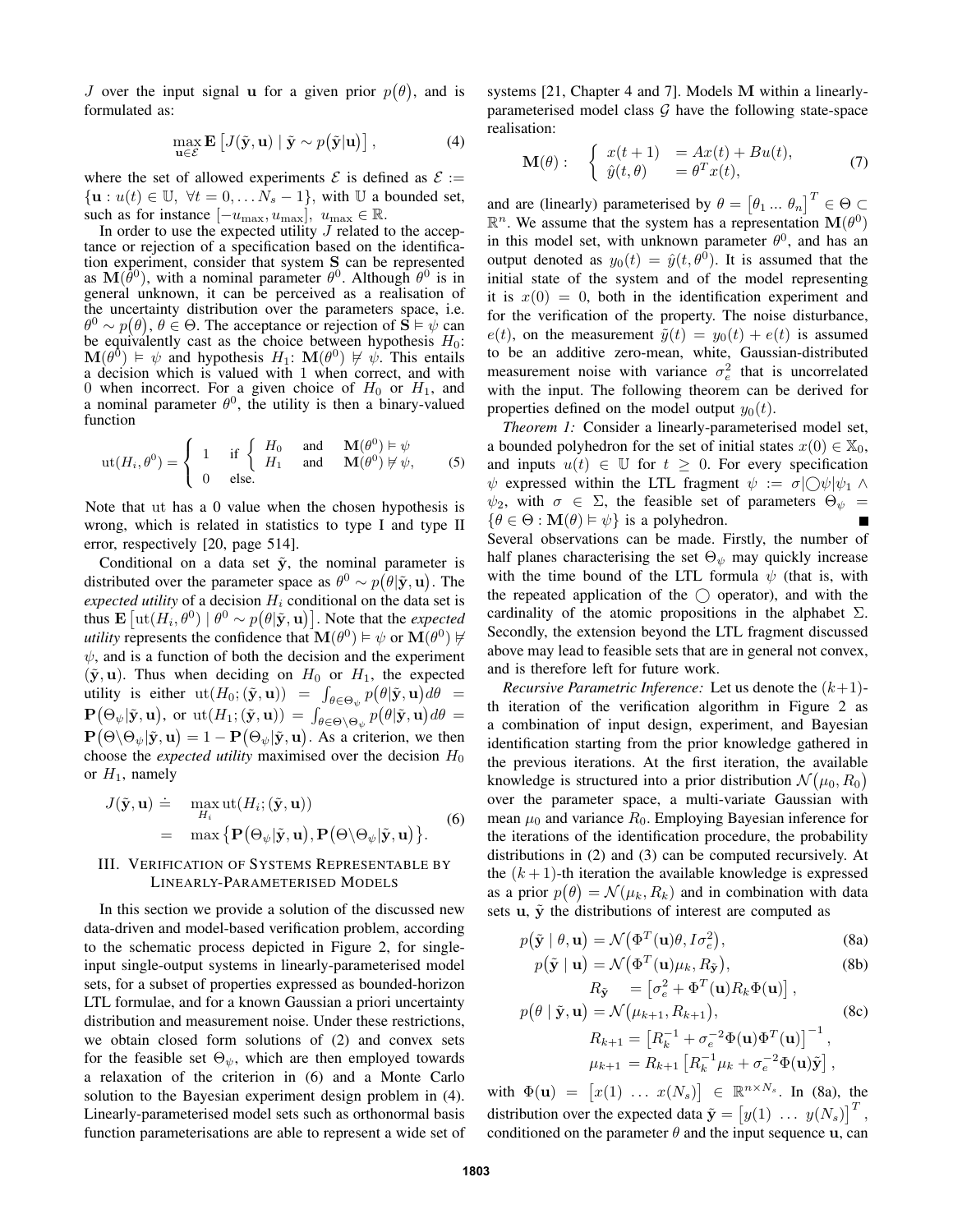be computed through the distribution of the measurement noise. Its mean is a linear mapping of the input data to the matrix  $\Phi(\mathbf{u})$ . Marginalised over the prior distribution, this is the data distribution conditioned on the input alone, as per (8b). The posterior distribution  $p(\theta | \tilde{\mathbf{y}}, \mathbf{u})$  (8c) provides an expression for (2), and corresponds to the prior distribution for the  $(k + 2)$ -th iteration.

*Bayesian* Θψ*-Optimal Experiment:* We solve approximatively the optimisation problem related to experiment design via an empirical approximation of the objective function and an input parameterisation.

Consider the experiment design problem  $\max_{\mathbf{u}\in\mathcal{E}} \mathbf{E}[J(\tilde{\mathbf{y}},\mathbf{u})|\tilde{\mathbf{y}}\sim p(\tilde{\mathbf{y}}|\mathbf{u})]$  with  $J(\tilde{\mathbf{y}},\mathbf{u})$  the expected utility as given in (6). Note that the posterior distribution  $p(\theta | \tilde{\mathbf{y}}, \mathbf{u}) = \mathcal{N}(\mu_{k+1}, R_{k+1}),$  hence  $J(\tilde{\mathbf{y}}, \mathbf{u})$  depends on the measurements  $\tilde{y}$  only through  $\mu_{k+1}$ , as in (8c). It follows that the optimisation problem can be written as an expected value over  $\mu_{k+1}$  (instead of  $\tilde{y}$ ), reducing the complexity of the problem from the horizon of the data to the dimensionality of the parameterisation,

$$
\max_{\mathbf{u}\in\mathcal{E}} \quad \int \max \left\{ \mathbf{P}(\Theta_{\psi}|\mu_{k+1}, \mathbf{u}), \mathbf{P}(\bar{\Theta}_{\psi}|\mu_{k+1}, \mathbf{u}) \right\} \n\approx p(\mu_{k+1}|\mathbf{u}) d\mu_{k+1}, \quad \text{with } \bar{\Theta}_{\psi} = \Theta \setminus \Theta_{\psi} \quad (9) \n\text{s.t.} \quad p(\mu_{k+1}|\mathbf{u}) = \mathcal{N}(\mu_k, R_k - R_{k+1}).
$$

As an affine transformation of the measurements  $\tilde{y}$ , the posterior mean  $\mu_{k+1}$  is a random variable with a Gaussian distribution as  $\mu_{k+1} = R_{k+1} \left[ R_k^{-1} \mu_k + \sigma_e^{-2} \Phi(\mathbf{u}) \tilde{\mathbf{y}} \right].$ Using this mean, a practical lower approximation of the maximisation inside the integral is found as  $P(\Theta_{\psi}|\tilde{\mathbf{y}}, \mathbf{u})$  $=\int_{\Theta_\psi} p(\theta|\mu_{k+1}, \mathbf{u}) d\theta$  for  $\mu_{k+1} \in \Theta_\psi$ , and  $1-\mathbf{P}\big(\Theta_\psi | \tilde{\mathbf{y}}, \mathbf{u}\big)$ else. This provides a relaxed version of (9), expressed as

$$
\max_{\mathbf{u}\in\mathcal{E}} \int_{\Theta_{\psi}} \int_{\Theta_{\psi}} p(\theta|\mu_{k+1}, \mathbf{u}) p(\mu_{k+1}|\mathbf{u}) d\theta d\mu_{k+1} + \int_{\Theta_{\psi}} \int_{\Theta_{\psi}} p(\theta|\mu_{k+1}, \mathbf{u}) p(\mu_{k+1}|\mathbf{u}) d\theta d\mu_{k+1}.
$$
 (10)

The combined distribution of  $\theta$  and  $\mu_{k+1}$ , denoted by variable  $\theta = \begin{bmatrix} \theta^T & \mu_{k+1}^T \end{bmatrix}^T$ , has a normal distribution  $p(\underline{\theta} \mid \mathbf{u}) = \mathcal{N}(\mu_{\underline{\theta}}, R)$ , with mean  $\mu_{\underline{\theta}}^T = [\mu_k \quad \mu_k]^T$  and covariance matrix

$$
R = \begin{bmatrix} R_k & (R_k - R_{k+1}) \\ (R_k - R_{k+1}) & (R_k - R_{k+1}) \end{bmatrix}.
$$

Since the integral in (10) cannot in general be computed analytically, we can either compute it with an efficient numerical method or we can empirically approximate it.

*Remark 2 (Numerical methods):* Efficient numerical methods to compute the integral of multivariate densities over polytopes [22] are not an option. This is because these methods would approximate, depending on the mean of the prior, either the first term in (10) (the integral over  $\Theta_{\psi} \times \Theta_{\psi}$  and neglect the second term, or the opposite. From a practical point of view this would make sense, since when the prior  $\mu_k$  is in  $\Theta_{\psi}$  we would expect the value of  $\int_{\bar{\Theta}_{\psi}} \int_{\bar{\Theta}_{\psi}} p(\theta | \mu_{k+1}, \mathbf{u}) p(\mu_{k+1} | \mathbf{u}) d\theta d\mu_{k+1}$  to be very small. But it can be observed that in the case of  $\mu_k \in \Theta_{\psi}$ the second term is strictly increasing for a decrease in the

variance of the posterior density  $p(\theta | \tilde{\mathbf{y}})$ , whereas the first term is not. In conclusion, we opt for the alternative use of a Monte-Carlo approximation of the objective.

Let  $\epsilon$  be a dummy random variable with density distribution  $\mathcal{N}(\underline{0},I)$ , which is independent of the decision variable u. The value of the relaxed optimisation problem (10) can be approximated as

$$
\hat{\mathbf{E}}J \approx \frac{1}{M} \sum_{i=1}^{M} \mathbf{1}_{(\Theta_{\psi} \times \Theta_{\psi}) \cup (\bar{\Theta}_{\psi} \times \bar{\Theta}_{\psi})} (\mu_{\underline{\theta}} + \Lambda \epsilon_{i}), \qquad (11)
$$

with M realisations of  $\epsilon_i \sim \mathcal{N}(\underline{0}, I)$  and  $\Lambda \Lambda^T = R$ . The realisations of  $\mu_{\theta} + \Lambda \epsilon_i$  have the same density distribution as  $\underline{\theta} \sim \mathcal{N}(\mu_{\underline{\theta}}, R)$ . Hence, for a given input **u**, (11) is an unbiased estimate of (10) and it is also consistent, i.e., for  $M \to \infty$  the estimated objective converges to the optimisation objective in (10) with probability 1. The  $N_s$ decision variables of u can be reduced by a parameterisation of the input signal **u** as  $u(t) = \sum_{k=1}^{n_p} \beta_k \sin(\omega_k t + \alpha_k)$ , with parameters  $\alpha_k \in [0, 2\pi]$  and  $\beta_k \in [0, \infty)$  for  $k = 1, \ldots, n_p$ at predefined frequencies  $\omega_k$ .

*Case Study – Bounded-time Safety Verification :* Consider a system S with input signals with support  $u(t) \in \mathcal{U}$ [−0.2, 0.2]. For simplicity let us select a fixed initial state  $x_0 = \begin{bmatrix} 0 & 0 \end{bmatrix}^T$ . Verify whether the output  $y_0(t)$  remains within the interval  $\mathcal{I} = \begin{bmatrix} -0.5, 0.5 \end{bmatrix}$ , labeled as  $\iota$ , for the next 4 time steps. Introduce accordingly the alphabet  $\Sigma = \{i, \tau\}$ and the labelling map  $L : L(y) = \iota, \forall y \in \mathcal{I}, L(y) = \tau, \forall y \in \mathcal{I}$  $\mathbb{Y} \setminus \mathcal{I}$ . Now check whether the following finite-horizon LTL property holds:  $S \models \bigwedge_{i=1}^4 (\bigcirc)^i \iota$ . We assume that system S can be represented as an element of a model set  $G$  with transfer functions characterised by second-order Laguerrebasis functions [21] (a special case of orthonormal basis functions), which translates to the following parameterised state-space representation:

$$
x(t+1) = \begin{bmatrix} a & 0 \ 1 - a^2 & a \end{bmatrix} x(t) + \begin{bmatrix} \sqrt{1 - a^2} \\ (-a)\sqrt{1 - a^2} \end{bmatrix} u(t),
$$
  

$$
\hat{y}(t, \theta) = \theta^T x(t).
$$

The coefficient a is chosen to be  $a = 0.4$ . We further



Fig. 3: The green region in the parameter space  $[\theta_1 \ \theta_2]^T$  is the feasible set of the case study. The contour lines give the density function of a possible a-posteriori distribution over the parameter space (for confidence quantification).

consider, as prior available knowledge on the system, a distribution  $p(\theta) = \mathcal{N}(\mu_k, R_k)$  on the model class, and a known variance  $\sigma_e^2 = 0.5$  for the white additive measurement noise. The output of the computation of the feasible set is in Figure 3. We are interested in an experiment of length  $N_s = 100$  with the input parameterised as a multi-sine with frequencies  $(\omega_0, 2\omega_0, \ldots, 5\omega_0)$  and fundamental frequency  $\omega_0 = 2\pi/10$ .

The results of the experiment design problem are given in